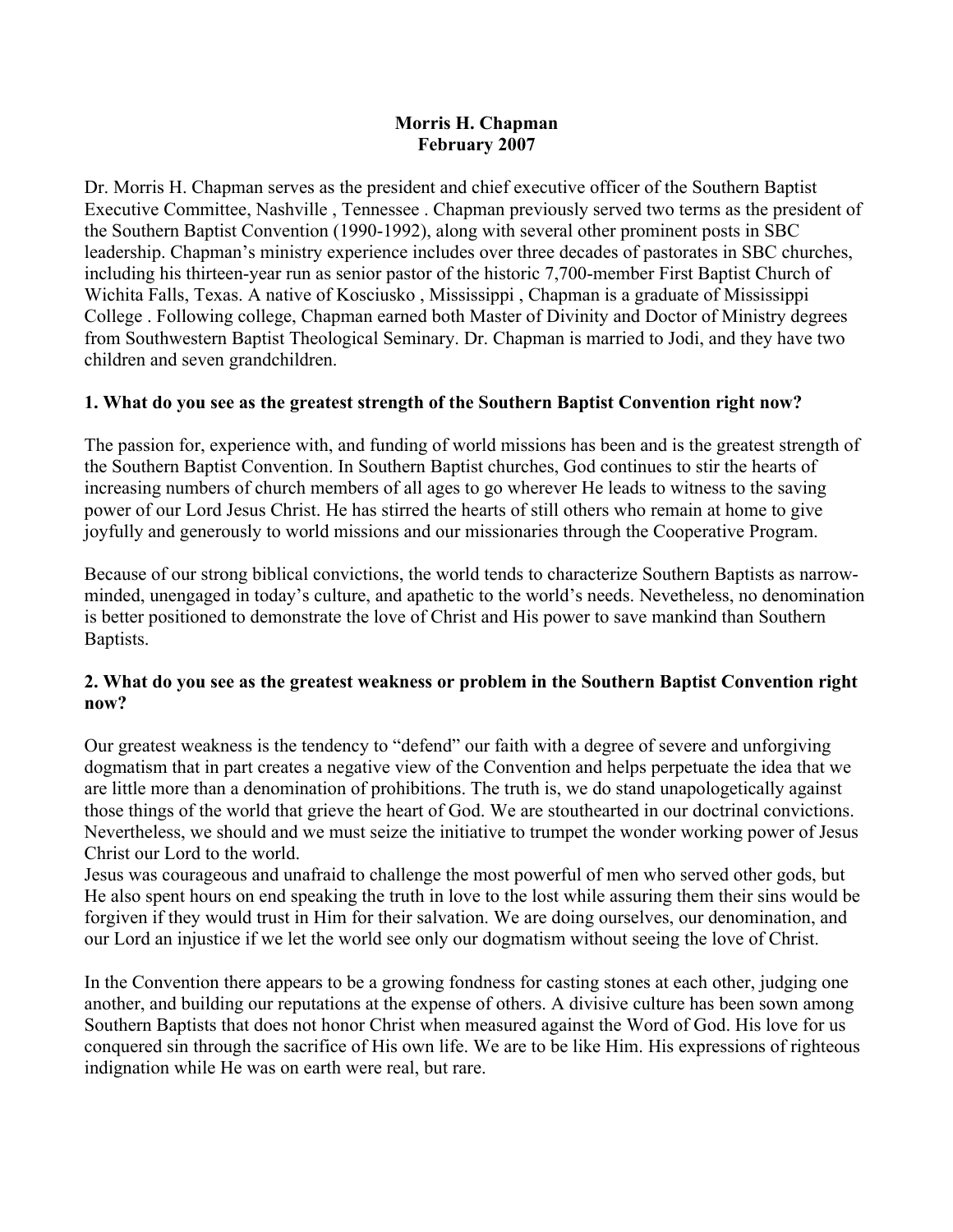He came to die for us and in so doing let mankind know that God loves the world, period. God's wrath is the consequence of man's insistence upon sin, disobedience, hatred, and bitterness. Jesus preached the reality of hell from a heart of love, not hatred. Among the brethren, He sowed seeds of love, not dissension.

## **3. What do you think is the greatest threat or challenge to the Southern Baptist Convention right now?**

The greatest threat to the Southern Baptist Convention is bound inextricably to the greatest weakness of the Convention. I believe the greatest threat is the gradual deterioration of the collective heart that at one time beat steadily and strongly with a sacrificial love for Jesus and the unsaved. But that heartbeat seems to be weakening. When the heart stops beating, the Convention's physical infrastructure, its wide-flung missions enterprise, its educational excellence, and its religious liberty defense will collapse with the flutter of falling dominoes.

A lessening of interest in cooperative missions and theological education among Southern Baptist pastors is a direct threat to the Convention's long-term existence. The Convention is not hierarchical in its polity (government). The Convention is a network of churches that voluntarily bands together for the principal cause of world missions. This common commitment to missions is the primary reason the Baptist Faith and Message focuses only upon core beliefs of Southern Baptists. If we insist that every doctrinal nuance debated among Southern Baptists is a core belief, sooner or later, our missionary force will be depleted and the unsaved will be abandoned.

Our greatest challenge is, once again, to become a powerful spiritual force, empowered by the Holy Spirit, cooperating together and showing the world that Jesus lives! Although cooperation is not one of the doctrinal or missiological underpinnings of the Convention, it is an operational component based upon biblical principles that describes the methodological attitude and spirit with which we are to work together for God's glory and the advancement of His Kingdom on earth. Cooperation in the Convention cannot be forced and at the same time be effective. The desire to cooperate is born of the heart. It is more than a willingness to cooperate. It is a matter of wanting to cooperate.

# **4. What do you believe is the great opportunity for the Southern Baptist Convention right now?**

Our greatest opportunity is to prepare heart, soul, mind, and organizational infrastructure to revolutionize the world spiritually in the 21st Century. In the first three questions, I spoke about preparing the heart, soul, and mind. Now I will address the issue of organizational restructuring. While restructuring as a subject may seem somewhat trite and boring, don't overlook the fact that savings in one area makes possible funding for another area of greater priority.

In 1997, upon the recommendation of the SBC Program and Structure Committee, Mark Brister, Chairman, the Southern Baptist Convention completely dissolved seven (7) agencies of the Southern Baptist Convention, reducing the total number of entities from 19 to 12. The Home Mission Board was the linchpin of the study. The legal entity known as the Home Mission Board was dissolved and an entirely new corporation named the North American Mission Board (NAMB) was formed bringing together the ministry assignments from the Home Mission Board, the Radio and Television Commission, and the Brotherhood Commission.

The magnitude of the committee's assignment made it impossible to expect Southern Baptists to assimilate possible changes in all SBC entities at once. The decision to recommend no other changes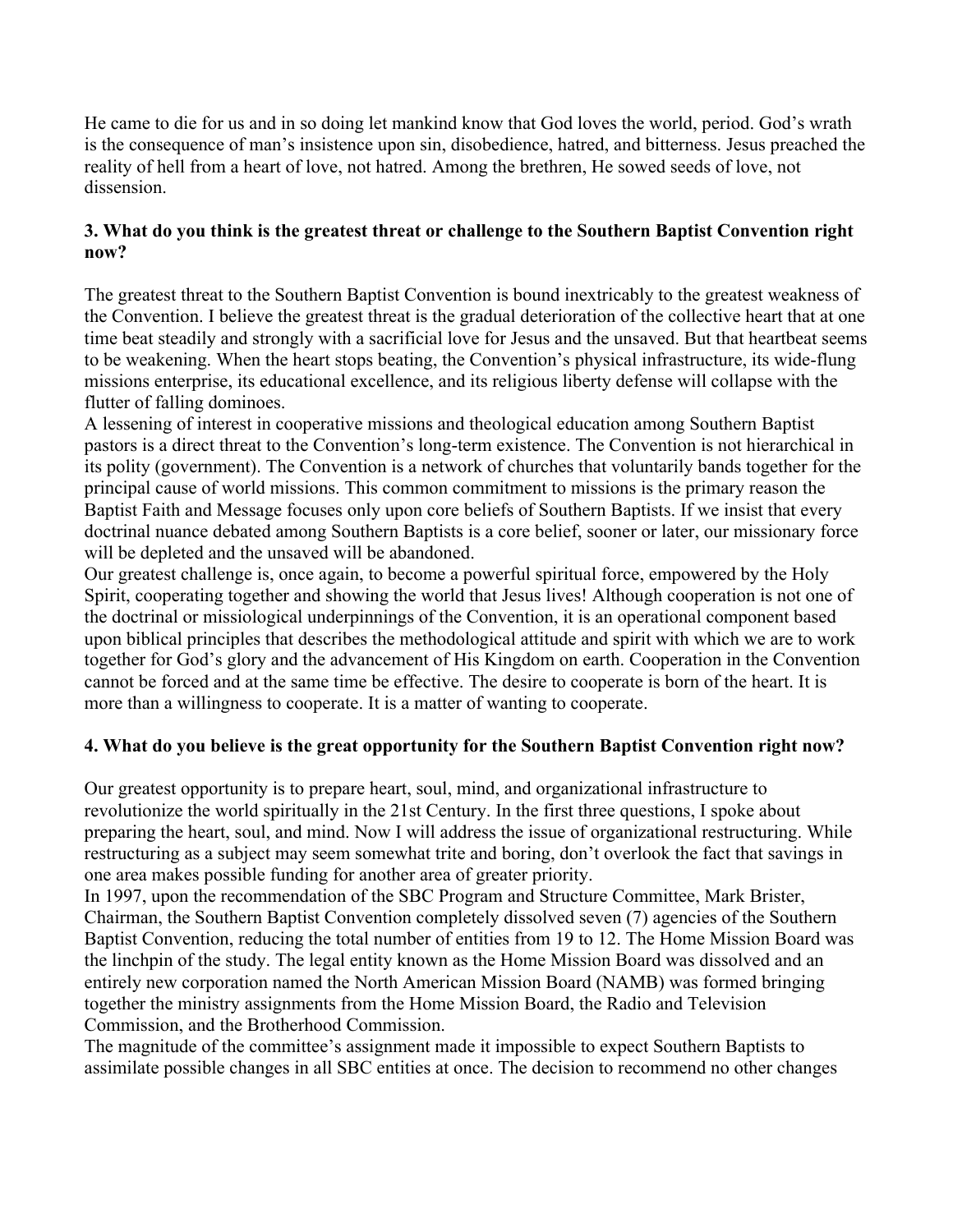was the result of deciding that the overwhelming nature of the assignment was too big to accomplish all at once.

The question now is, "What are the pressing needs in the Convention that would set us free to be more effective in the coming years?" Possibilities include (1) improving the flow of information from SBC entities to rank and file Southern Baptists, (2) developing a SBC national strategy for providing theological education to future pastors, missionaries, evangelists, associate ministers, and directors of missions, (3) planning and executing the most aggressive and successful church planting strategy ever seen in the United States, (4) extending a study of the SBC infrastructure to entities not previously studied in depth, and (5) encouraging state conventions to study their infrastructures with the intent of prioritizing ministries, dissolving any that are ineffective and inefficient, thus freeing a greater percentage of Cooperative Program funds to be forwarded to the SBC. Aggressive efforts to reach the 50-50% division of CP funds, a recommendation by our forebears upon granting the state conventions the assignment of being the collectors of CP receipts from the churches, I believe, would be applauded by the churches in every state convention.

## **5. Some have suggested that the Southern Baptist Convention is likely to decline in the near future? What is your assessment of the future of the Southern Baptist Convention?**

The Southern Baptist Convention is a loose network of churches voluntarily bound together by basic Southern Baptist doctrine (Baptist Faith and Message) and a common commitment to fulfilling the Great Commission. The Convention shall not decline as long as the members of our churches continue to engage in soul-winning mission projects around the world. Neither shall the Convention decline due to any failure on the part of our churches or Convention if we continue to stand courageously upon the Word of God and obediently and courageously go to the ends of the earth proclaiming the Gospel. The decline will come only if we are distracted and encumbered by infighting about second and third-level issues; only if we continue to cover our eyes and ears while self-appointed political leaders wrestle for control of the Convention and attempt to unduly influence every major decision; and only if pastors of any given generation cease to lead their churches to see the worth of giving through the Cooperative Program to cooperative missions and theological education. It's the choice of the churches. The choice of the pastors and the people who worship the King of Kings and Lord of Lords Sunday after Sunday. The churches are not in the hands of the Convention. The Convention is in the hands of the churches.

## **6. What would you say to a young (or old) pastor who is considering leaving the SBC? Why should they stay a Southern Baptist?**

The few older pastors that may consider leaving the Convention normally do so because they have been personally offended. I would guess that most of the time resolution is found and an older pastor decides to stay in the Convention. After all, his roots are here, his friends are here, and his calling is here. Someone has described those who have been Southern Baptist for a long time, "He is Southern Baptist born, Southern Baptist bred, and when he dies, he'll be Southern Baptist dead." An older pastor normally continues to work to improve his Convention rather than to leave it.

Occasionally, an older pastor will leave because his doctrinal beliefs have changed and that's understandable. I fear that young pastors are tempted to leave before they have experienced all the ways God has blessed us through the years. We have a powerful history and heritage upon which to build the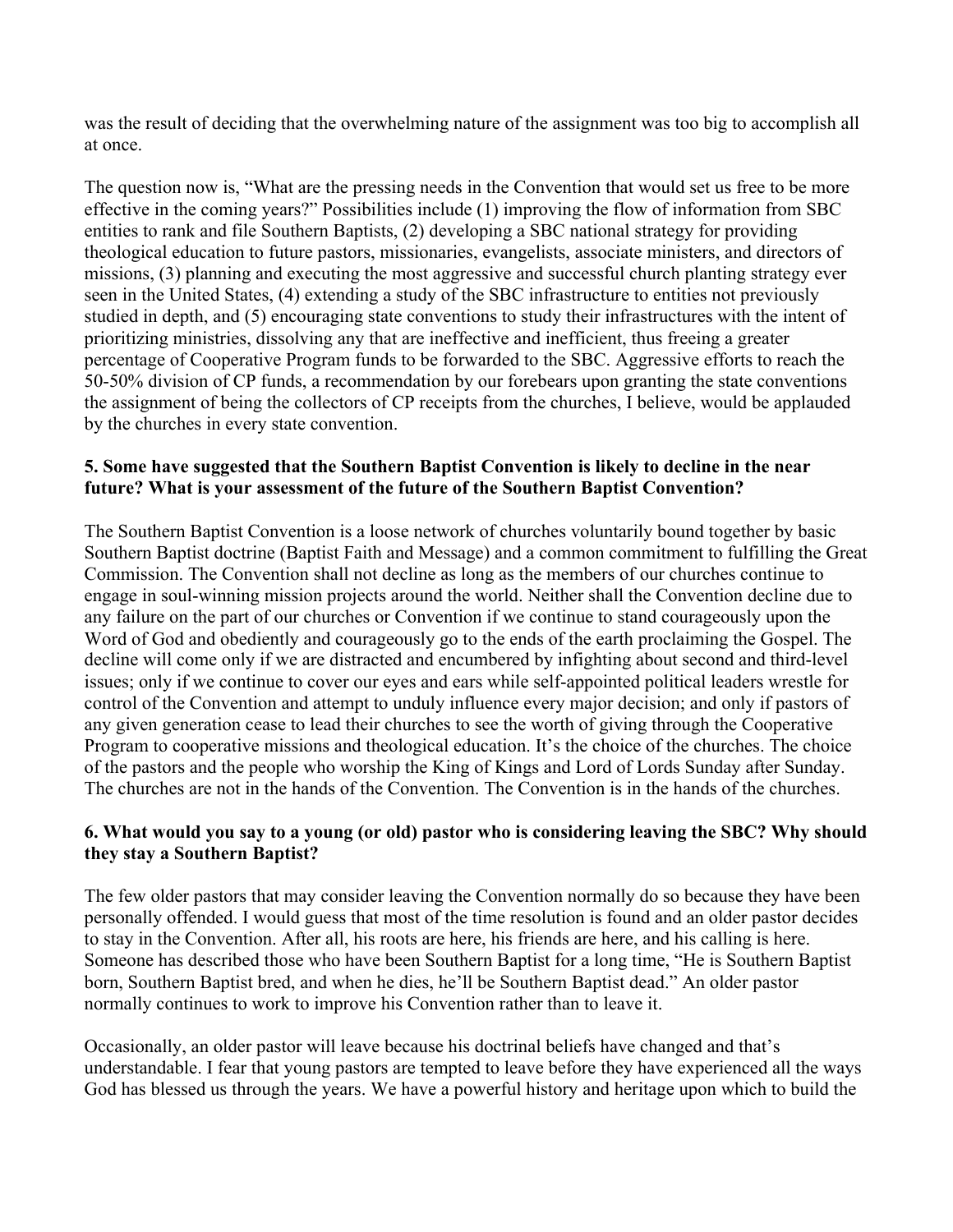future. In fact, because the Convention is a network of churches rather than a denominational hierarchy, the Southern Baptist Convention has the potential to be thriving even if other denominations are dying or barely surviving.

For reasons known only to God, He continues to bless the Southern Baptist Convention, sometimes in spite of us and hopefully many times because of us. I believe God is waiting upon Southern Baptists to be convicted by 2 Chronicles 7:14. If we ever really come under the conviction of the Holy Spirit and the message sets our hearts spiritually ablaze simultaneously and collectively, I believe a Christcentered, Bible-believing, God-honoring, soul-saving revival will sweep the United States. If this doesn't happen, we will have failed to humble ourselves before the Lord and depend wholly upon Him in our weakness (Eph. 4:15). A natural characteristic of a young man is to be impatient. I pray pastors of all ages in our Convention will lead us to such a revolutionary spiritual awakening that Southern Baptists will shake the dust of petty politics and self-seeking aggrandizement from our feet and see what God can do through any one man who says, "I will obey you, Lord, and none other."

#### **7. The resurgence of Calvinism in the SBC has been a controversial issue in some ways. What is your perspective on the resurgence of Calvinism in the SBC?**

The resurgence of Calvinism is largely a reaction against the shallowness of Baptist doctrinal instruction during the era of moderate-led seminaries coupled with a strong interconnection of the principle of sola scriptura ("scripture alone") with Reformed doctrine during the Protestant Reformation. Since the principle of sola scriptura resurfaced during the inerrancy debates of the Conservative Resurgence, it is only logical that its relationship with Reformed doctrine would also emerge. An additional reason for the resurgence of Calvinism is that a wide-open Arminianism under the guise of Open Theism must be refuted. Generally, where a heresy surfaces its closest theological polar opposites will appear and gain a relatively wide following.

The Scriptures reveal numerous "antinomies" (apparent contradictions between two equally valid principles). For example, how can Jesus be fully human and fully divine? How can Scripture be fully the Word of God and a work to which we must give all diligence? Similarly, how can salvation be totally an act of God, independent of human means, and a human response to a divine initiative? Calvinism, drawing heavily on a logical system of thought, seeks to address these questions through the lens of Divine Sovereignty.

The resurgence of Calvinism is both to be expected as a historical reality that surges in popularity every few generations and as a healthy conversation about the sovereignty of God in comparison to the responsibility of man.

One danger is that pastors are tempted to accept church pastorates in churches that are not Calvinistic, and then strive to drive them into the Calvinistic camp, thereby destroying an otherwise strong and healthy church. Another danger is that the truly warm-hearted, "evangelical" Calvinists often are misunderstood by second-generation successors, potentially resulting in a decline in evangelism and missions. As long as the conversations can remain cordial and warm-hearted, we always have been able to work together for the missionary, educational, and benevolent needs of the Convention and the world. The sovereignty of God and the responsibility of man both are taught in the Bible. Both are necessary elements in the salvation experience. A healthy tension (an antinomy) exists in the Bible with regard to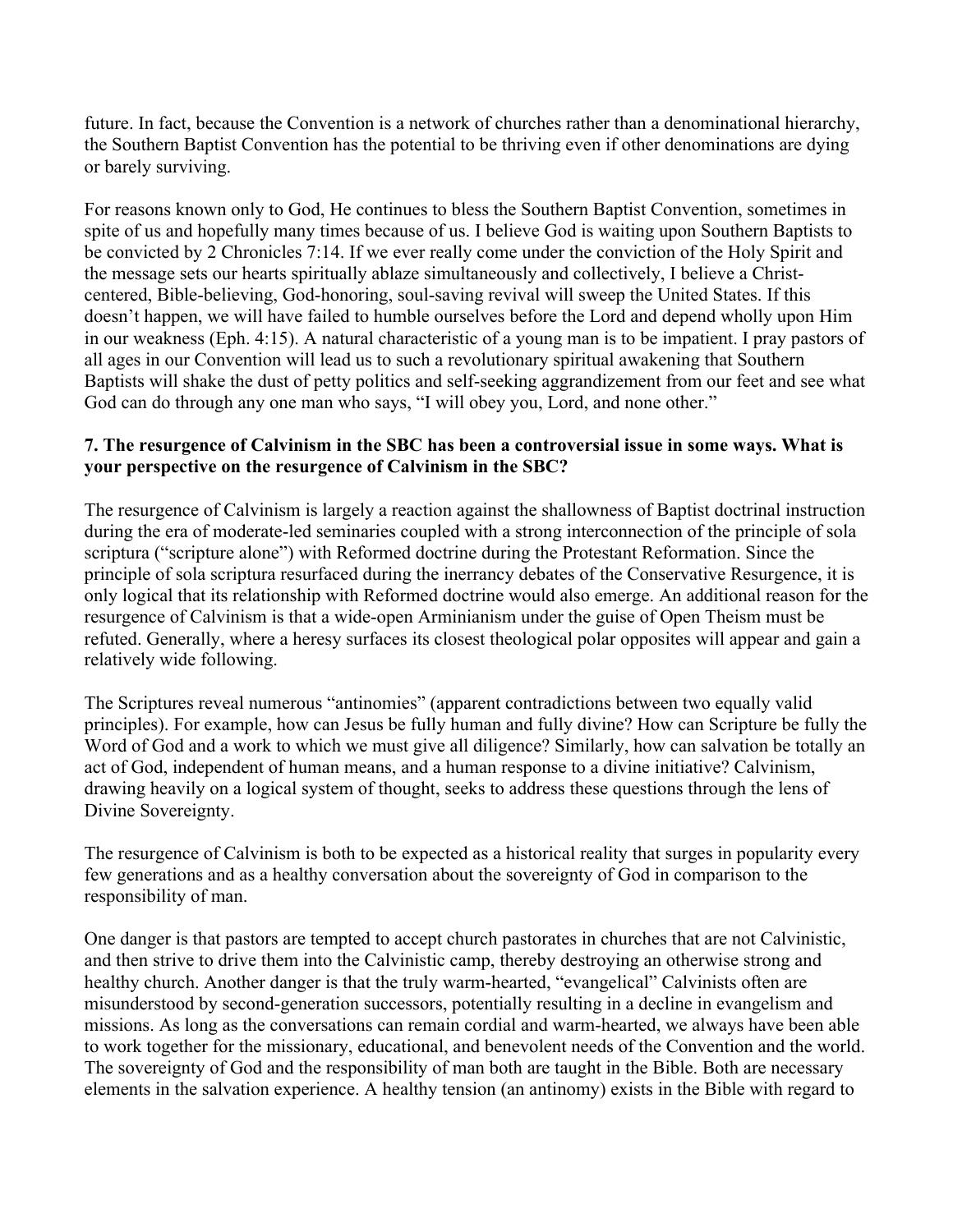these two important biblical truths. Both are present in the salvation experience. Man is often tempted to design a theological theory in light of a biblical antinomy in order to clarify what God is trying to say. Man's system will be inferior to God's system now and forever. Why is it so difficult to accept from God what we cannot fully explain? After all, He didn't begin to tell us everything He knows, but what we need to know to be redeemed and live righteously.

## **8. The issue of elder rule has been controversial in many churches. What is your perspective on ruling elders as an expression of Baptist church polity and ecclesiology?**

The concept of elder rule is based upon the interpretation of a single verse in 1Timothy 5 that is not a clear and compelling interpretation. The mention of "elder rule" is not accompanied by an explanation that compels the church to adopt elder rule. On the other hand, Baptists have historically interpreted the data of Scripture to view the three terms pastor/elder/bishop as an interchangeable way of expressing three facets of one office, serving under the authority of the local church. Such an argument is biblically compelling. You may wish to read the article recently posted at

http://www.morrischapman.com/article.asp?id=65.

The term, "ruling elders," in my opinion, is a contradiction to congregational rule, the practice found in most Southern Baptist churches. Changing the terminology to "leading" elders does not change the practical outcome. An elder system of government cannot effectively co-exist with congregational rule in a Southern Baptist church for an indefinite period of time.

Regardless of good intentions, the introduction of elder rule in a typical Southern Baptist church will soon replace, not enhance congregational rule. Elder rule dilutes the Pastor's leadership as the visionary leader. Elder rule has the potential to cause a pastor to believe he has dictatorial authority with no accountability to the congregation. When this happens, it is a recipe for disaster both for the pastor and the church.

A number of pastors, especially first-time pastors, are accepting invitations to become pastor of a Southern Baptist church although mistakenly underestimating the importance of congregational rule and its importance in the life of that church. I would caution pastor search committees to examine closely a pastor's doctrinal beliefs, especially on those issues that seem to be bubbling to the surface of debate in the Convention at any given time. I would encourage all pastors to get to know your people over a period of time and earn their trust before you begin making drastic changes. This is especially true when the change has the force of doctrine.

I would dare offer one other word of counsel to young pastors. The people you pastor are not perfect, but don't forget, neither is the pastor. Love them and lead them, but don't drive them or force them. When we preach the "unsearchable riches of Christ" God will stir their hearts and prepare them to accomplish the vision He has given you. Above all don't abuse your calling by preaching at people who have offended you. God's Spirit brings conviction, not your anger or bitterness. In fact, rid yourself of any wrongful spirit before you enter the pulpit. Ultimately, you may need to engage a person in serious conversation about a matter, but don't lecture that person from the pulpit. One great freedom in preaching a sermon series through a book of the Bible is that the pastor cannot be accused of "choosing" a Scripture passage for the primary purpose of preaching to a disgruntled church member or members. The tendency to do so may be partially responsible for driving the younger generations to believe that preaching topical sermons is the better way to connect with the present culture than preaching expository sermons.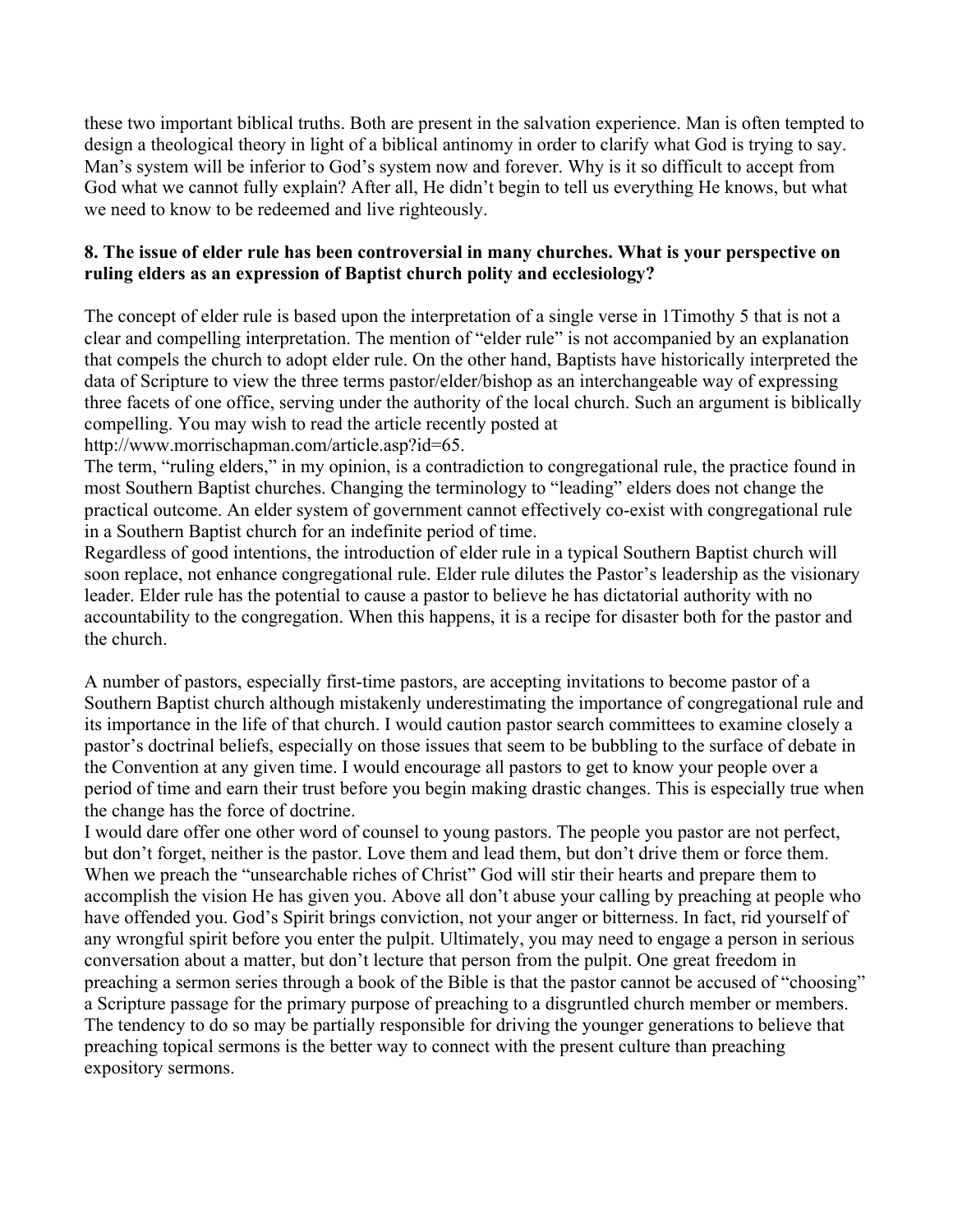#### **9. What is your perspective on the emergent church movement?**

Most Southern Baptists remain uninformed about the emergent church paradigms that are, well, "emerging" presently in North America. Before reaching ultimate conclusions about all aspects of the emerging church paradigms, we need to examine the concept and determine if any new methods have merit. We need to remember that all emerging churches are not the same. In fact, all younger, emergent, and emerging pastors are not to be considered one and the same. For that matter, the terms younger, emergent, and emerging are not necessarily synonymous with each other. The Southern Baptist Convention has many fine younger pastors who lead their churches differently than we did in earlier generations and yet they are strongly committed to the inerrancy of God's Word and have a spirit of love and loyalty to our Lord Jesus Christ and the Southern Baptist Convention.

As in every movement, large and small, radicals and extremists exists and they are among the emergent church crowd of today. They embrace heretical beliefs, employ aberrant practices in worship, and preach a diluted Gospel. Such undisciplined and unprincipled behavior will not usher in the next great awakening in America and likely will hinder many from knowing Christ as their personal Savior.

We have the obligation to know who's who among the emergents crowd lest we condemn all by condemning a few. We should become knowledgeable about the emergent church and reserve judgment for those whose actions and words prove them to be heretical in their faith and practice. We should be careful not to speak falsely against those who are honestly trying to find God-honoring methods more suitable for reaching this generation of unsaved for Christ. And we certainly must be careful about condemning a younger pastor simply because his methods are innovative. My prayer is that God will give the people and their pastors spiritual wisdom in the application of their enormous creativity.

If emergent pastors are experimenting with preaching other than the Gospel of our Lord Jesus Christ, eventually they will find themselves bereft of power. Large crowds for a season can be quite intoxicating and give the false impression that God is blessing. The fact is that the Bible is our road map to salvation and sanctification, righteousness and holiness, missions and evangelism, and nothing teaches people God's Word in a brief period of worship each week like an expository sermon. When a pastor preaches and teaches God's Word his people never have to wonder if they are simply hearing what he thinks compared to hearing what God thinks.

Some younger Southern Baptist pastors are insisting that the consumption of alcoholic beverages is not prohibited in the Bible. While the Bible never says that a drink of wine is a sin, it is filled with principles for living a pure life as a testimony to what Christ did for us on the Cross (e.g. Romans 12:2). The Bible tells us we are set apart and that we are a peculiar people. Why? For the purpose of being seen as different from the world's crowd. Rather than argue the finer points of biblical interpretation, why would we not pray, "Dear Lord Jesus, there are some things I will not do, though there be no biblical injunction per se against them, because they are perceived to be an integral part of the world." I am suggesting that while we live in the world, we are not to be of the world.

## **10. What would you say is the most significant theological issue confronting Southern Baptists in this generation?**

The most significant theological issue confronting Southern Baptists and all evangelical groups is the sole sufficiency of Christ for salvation. In the future, when a tidal wave against Christ and Christ alone